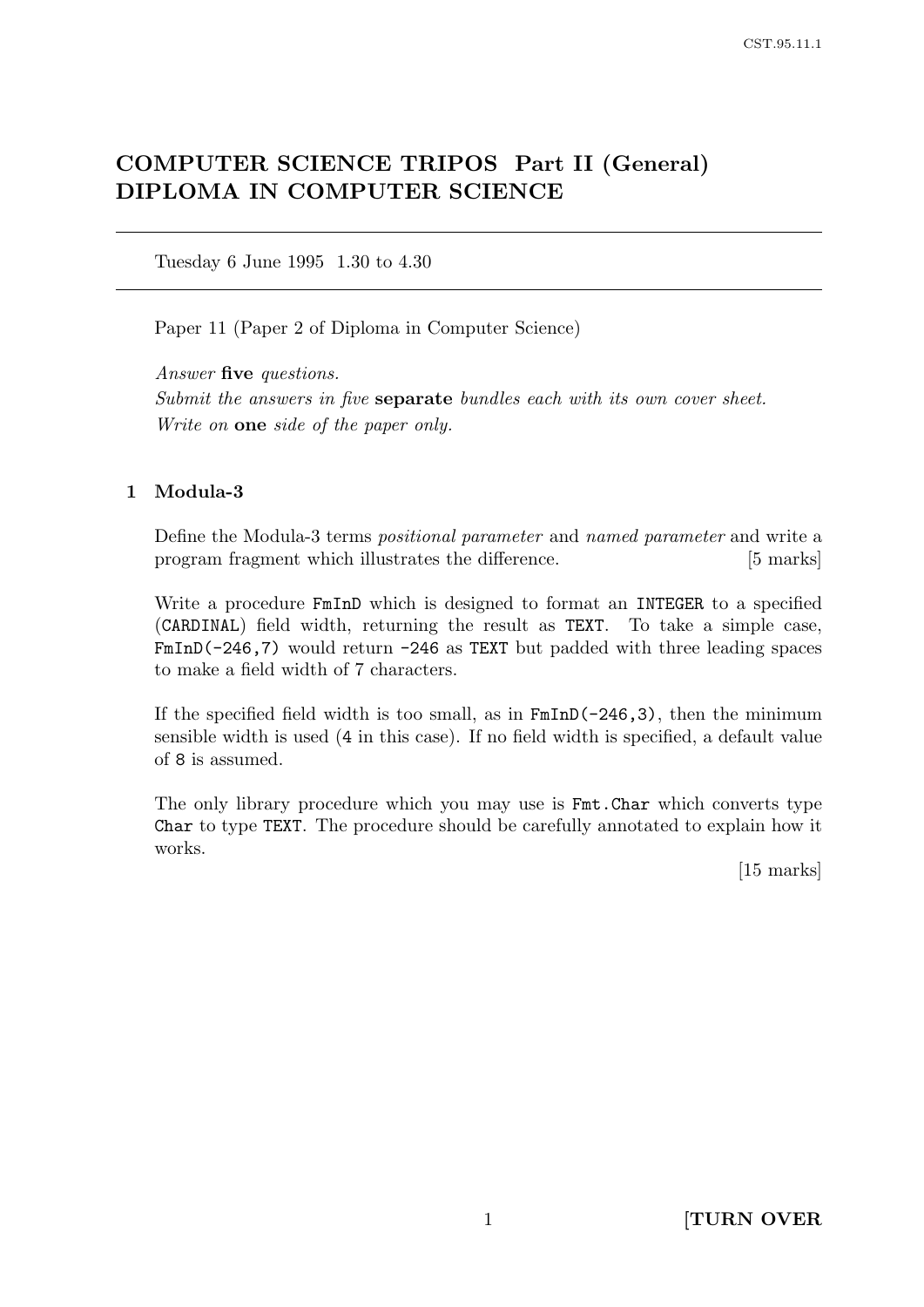### 2 Further Modula-3

Describe the facilities provided in Modula-3 for abstraction through object inheritance and partial revelations of opaque types. [8 marks]

Illustrate your answer by reference to the Trestle toolkit, mentioning the relationship between VBT.T, VBT.Leaf, VBT.Split, Filter.T and their sub-types. [4 marks]

Explain how overriding methods such as mouse, position and keyboard in a sub-type of VBT.T can be used to define a new class of window. [4 marks]

How is initialisation of super-types handled? [4 marks]

# 3 Software Engineering

Describe the particular difficulties involved in constructing very large software systems, as observed by Curtis *et al.* List some of the root causes of these difficulties. [7 marks]

Write an essay on the rôle of testing in a software project. The essay should describe testing's purpose and limitations, and touch upon black-box, white-box and acceptance testing, ultra-high reliability and beta-testing. (A mere list of definitions will receive little credit.) [13 marks]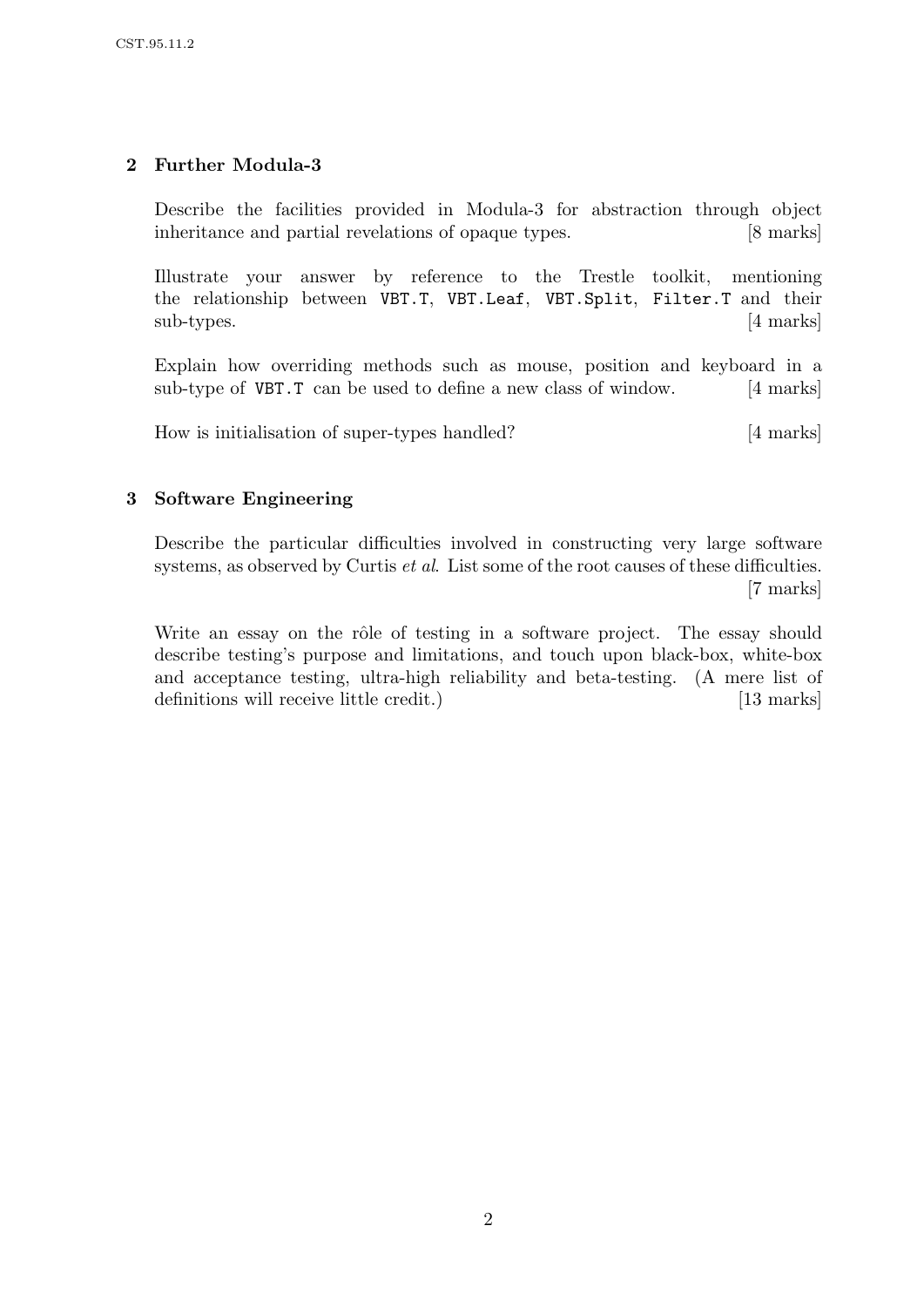### 4 Compiler Construction

Outline how minimum cost code can be compiled from a parse tree using rules that consist of tree template replacements, costs and corresponding code. Illustrate your answer by considering the translation of the expression

Add(Add(K1, K2), Add(K3, K4))

using the following rules:

|             | #1 $\mathbb{R}$ <- $\mathbb{A}$ dd $(\mathbb{R}$ i, $\mathbb{R}$ j) |                           |  | cost: 2 code: ADDR Ri, Rj |  |
|-------------|---------------------------------------------------------------------|---------------------------|--|---------------------------|--|
|             | $#2$ Ri $\leftarrow$ Add $(Ri, Kc)$                                 | cost: 3 code: ADDI Ri, c  |  |                           |  |
| #3 Ri <- Kc |                                                                     | cost: 2 code: LOADI Ri, c |  |                           |  |
|             | #4 Ri <- Add(Ri, Add(Rj, Kc))    cost: 4    code: ADDRI Ri, Rj, c   |                           |  |                           |  |

In your answer you should derive the finite state machine needed for the efficient matching of these four rules, and you should also give the cost and resulting translation of the given example expression. [15 marks]

Briefly discuss in what ways this algorithm may fail to generate optimum code when used in a compiler. [5 marks]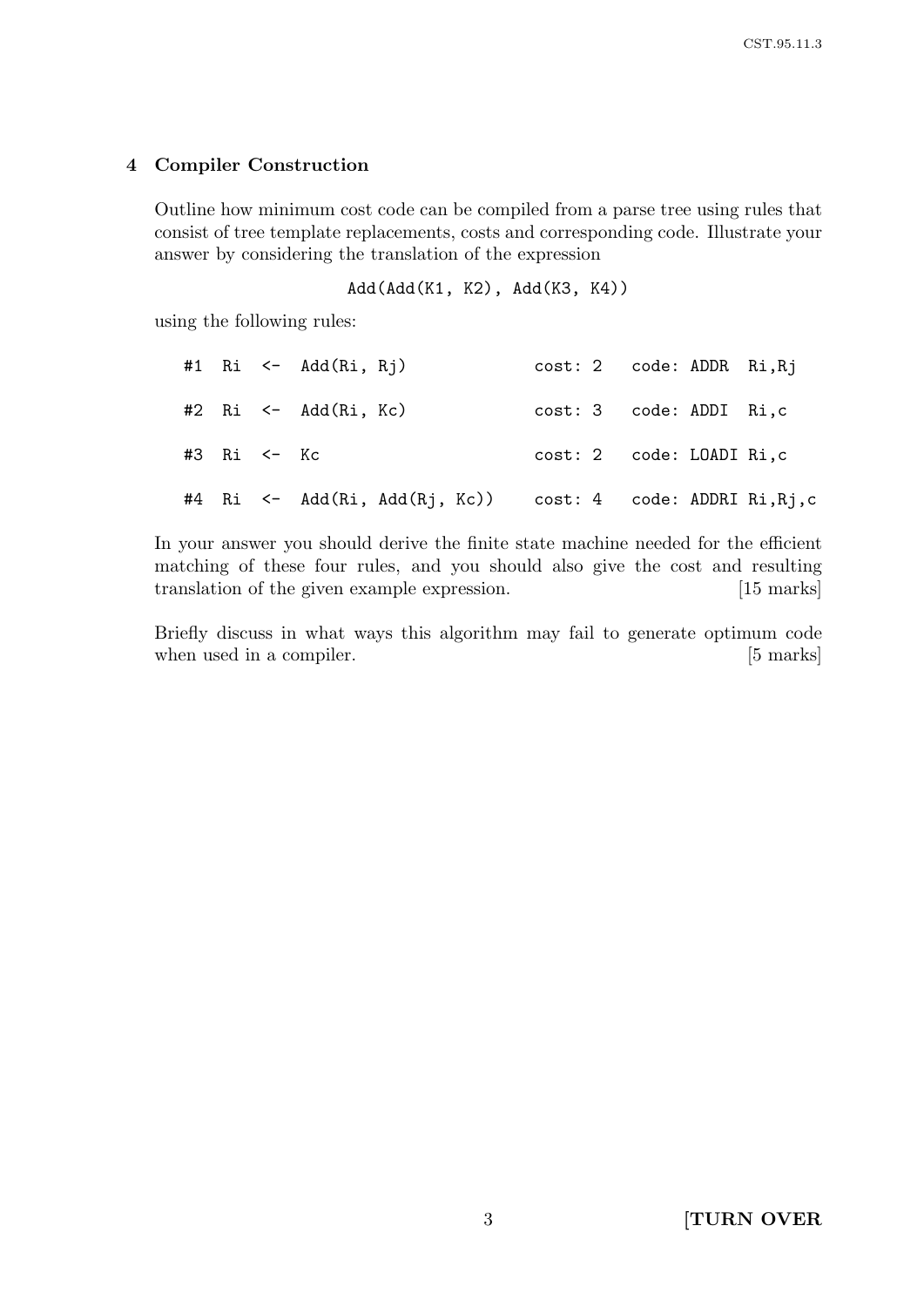### 5 Data Structures and Algorithms

What is a *priority queue*? Explain the data structure known as a *heap* and document how a heap is stored in a simple linear block of memory. [4 marks]

If a heap stores N items, describe how it can be viewed as an almost-balanced binary tree. What difference can there be between the greatest and least lengths of paths from the root of the tree to a leaf? What operations must be performed to move from one node in the tree to (a) its parent and (b) its offspring? [5 marks]

Describe, and estimate the costs of, procedures to

- (a) insert a new item into an existing heap;
- (b) delete the topmost item from a non-empty heap;
- $(c)$  starting from an array holding N items in arbitrary order, rearrange those items so that they form a heap, taking time less than that which would be needed if the items were just inserted into the heap one after the other.

[6 marks]

A stable sorting method is one where items whose keys compare as equal will appear in the output in the same order that they appeared in the input list. Would a heap sort based on the algorithms you have documented be stable? Justify your answer. [5 marks]

#### 6 Topics in Artificial Intelligence

Give some reasons why some tasks are suited to being solved by using *constraints*. Illustrate your answer with examples of such tasks and the methods by which constraints are used to solve them. [20 marks]

#### 7 Operating System Foundations

Consider the operation of a scheduler in a system where there are system level and user level processes. User processes may be IO bound or CPU bound and may have user controlled (negative) priority.

Describe the data structures that the scheduler might use, including parts of process descriptors that the scheduler would operate on. [10 marks]

Describe in detail the circumstances under which the scheduler would be entered and for each different circumstance outline a scheduling algorithm that might be used. [10 marks]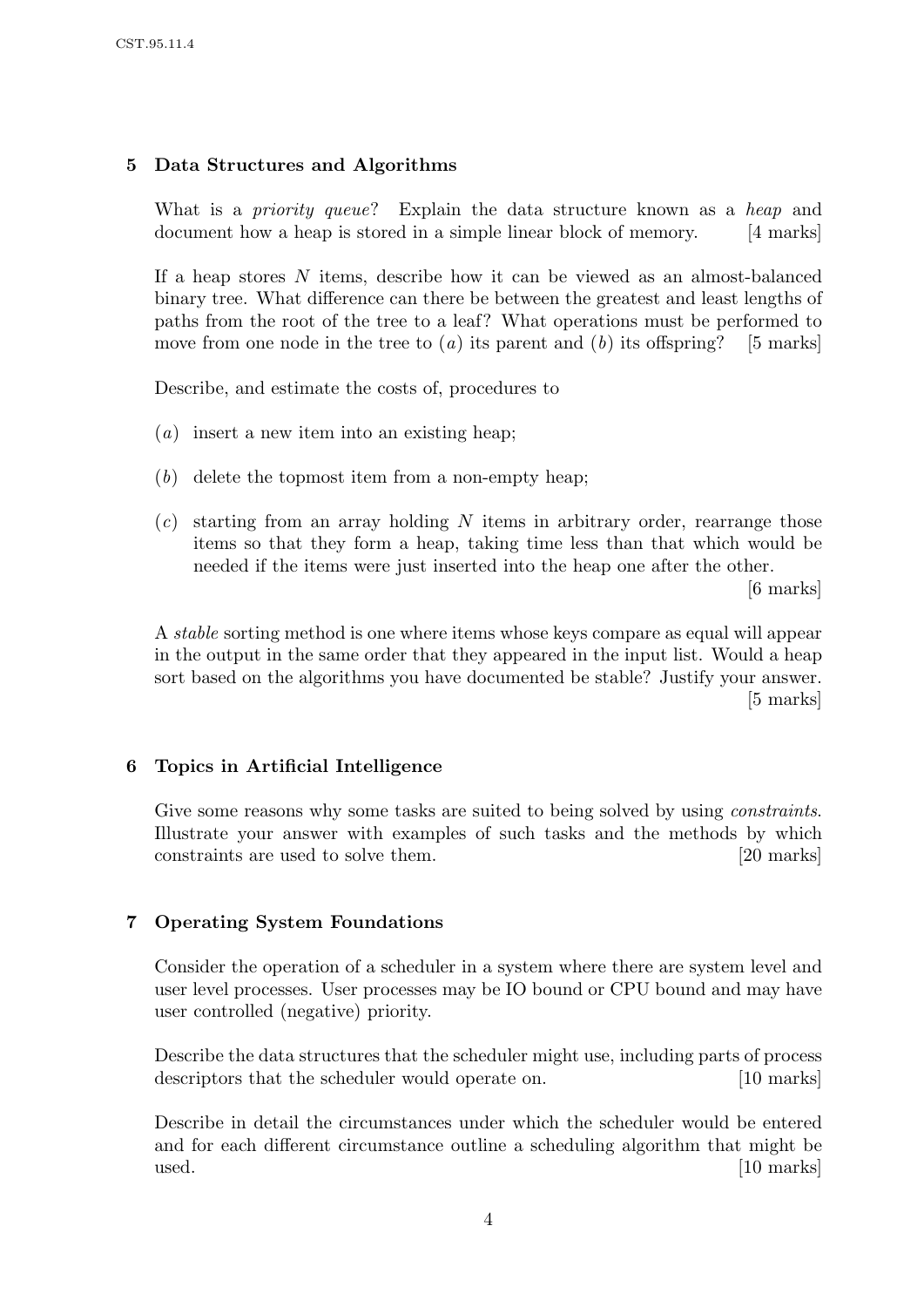# 8 Operating System Functions

An operating system for a *smart card* is required  $-$  that is a common run-time system for the smart card, which hosts some set of applications loaded into the card at the time the card is issued.

What operations should the memory management component of the operating system support in such a system? [12 marks]

The hardware engineers are concerned about complex memory management hardware consuming too much power, but the customer demands memory protection between the applications. Describe some solutions that could meet these demands. [8 marks]

# 9 Graphics

Explain the purpose and operation of the A-buffer in rendering a sequence of images into a framestore. [12 marks]

Exhibit an example that shows an advantage over the use of a Z-buffer. [8 marks]

# 10 Computation Theory

Explain what is meant by a primitive recursive function and by a partial recursive function. [6 marks]

Show that the function giving the next state of a register machine in terms of the current state is primitive recursive. (You may assume the existence of primitive recursive functions for coding any *n*-element list of numbers  $(x_1, \ldots, x_n)$  as a number  $[x_1, \ldots, x_n]$  (for each n), and for extracting the head  $x_1$  and the (coded) tail  $[x_2, \ldots, x_n]$  from such a coded list.) [8 marks]

Deduce that every register machine computable partial function is partial recursive. [5 marks]

Is the converse true? [1 mark]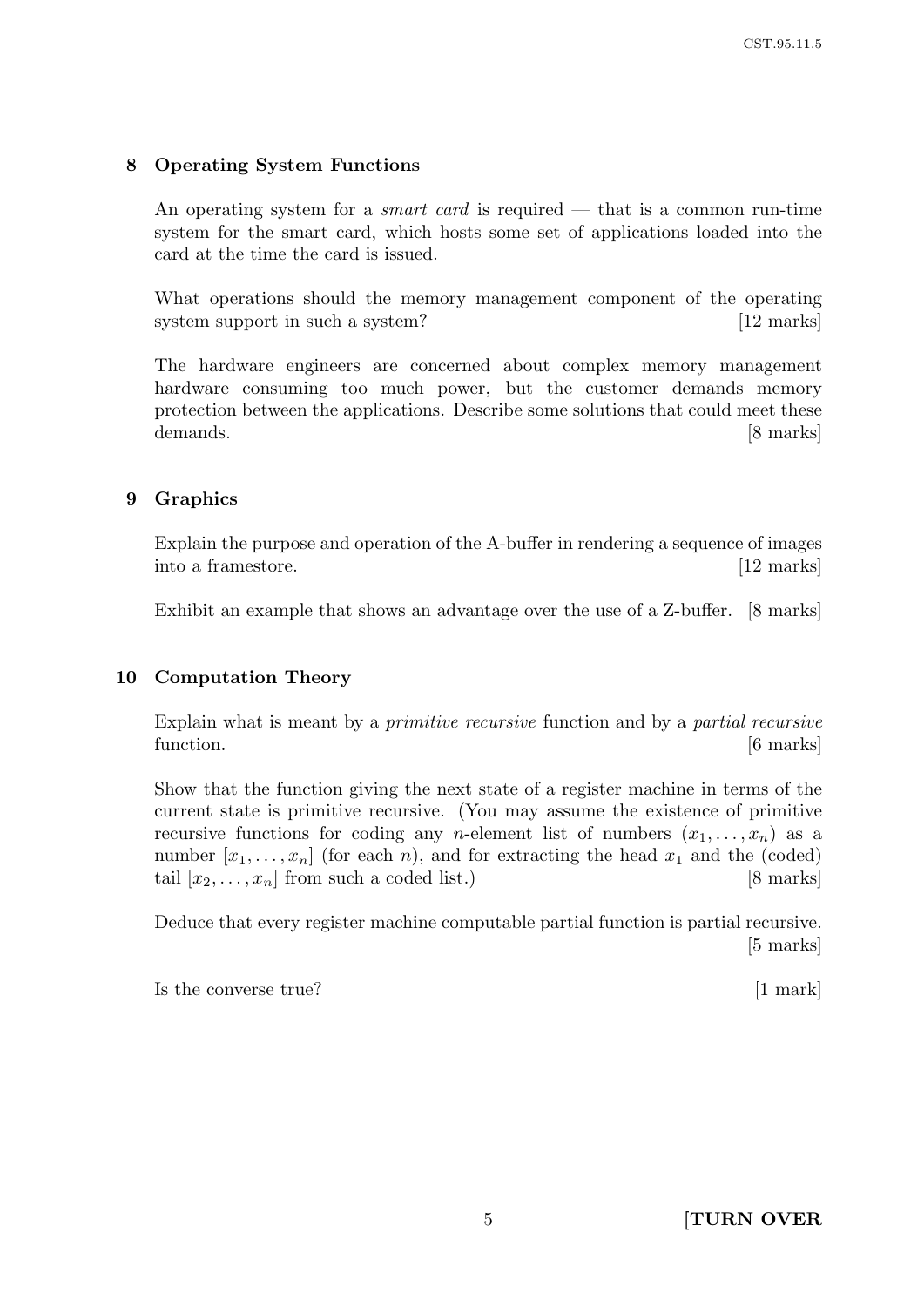#### 11 Numerical Analysis I

The Newton–Raphson formula for solution of  $f(x) = 0$  is

$$
\hat{x} = x - \frac{f(x)}{f'(x)}.
$$

By means of a sketch graph, describe how the method works in a simple case.

[4 marks]

When the method converges, what *rate of convergence* is expected? Describe one circumstance in which the method may fail to converge. [4 marks]

Consider the simultaneous equations

$$
f_1(x_1, x_2) = x_2 - x_1^2 - 2 = 0
$$
  

$$
f_2(x_1, x_2) = x_1(x_2 - 3x_1) = 0
$$
 (1)

Suppose the iterative scheme

$$
\begin{pmatrix} -2x_1 & 1 \ x_2 - 6x_1 & x_1 \end{pmatrix} \begin{pmatrix} h_1 \ h_2 \end{pmatrix} = \begin{pmatrix} -f_1(x_1, x_2) \\ -f_2(x_1, x_2) \end{pmatrix}
$$
 (2)

is applied to the equations (1). If  $\{x_1, x_2\}$  is the starting approximation, the improved approximation is given by

$$
\begin{pmatrix} \hat{x}_1 \\ \hat{x}_2 \end{pmatrix} = \begin{pmatrix} x_1 \\ x_2 \end{pmatrix} + \begin{pmatrix} h_1 \\ h_2 \end{pmatrix}.
$$

Suppose  $x_1 = 0$ . Show, by solving the equations (2) that the first iteration always produces the same improved approximation for any non-zero  $x_2$ . [10 marks]

Verify that the method converges if  $x_1$  is set to 0, and  $x_2 \neq 0$ . [2 marks]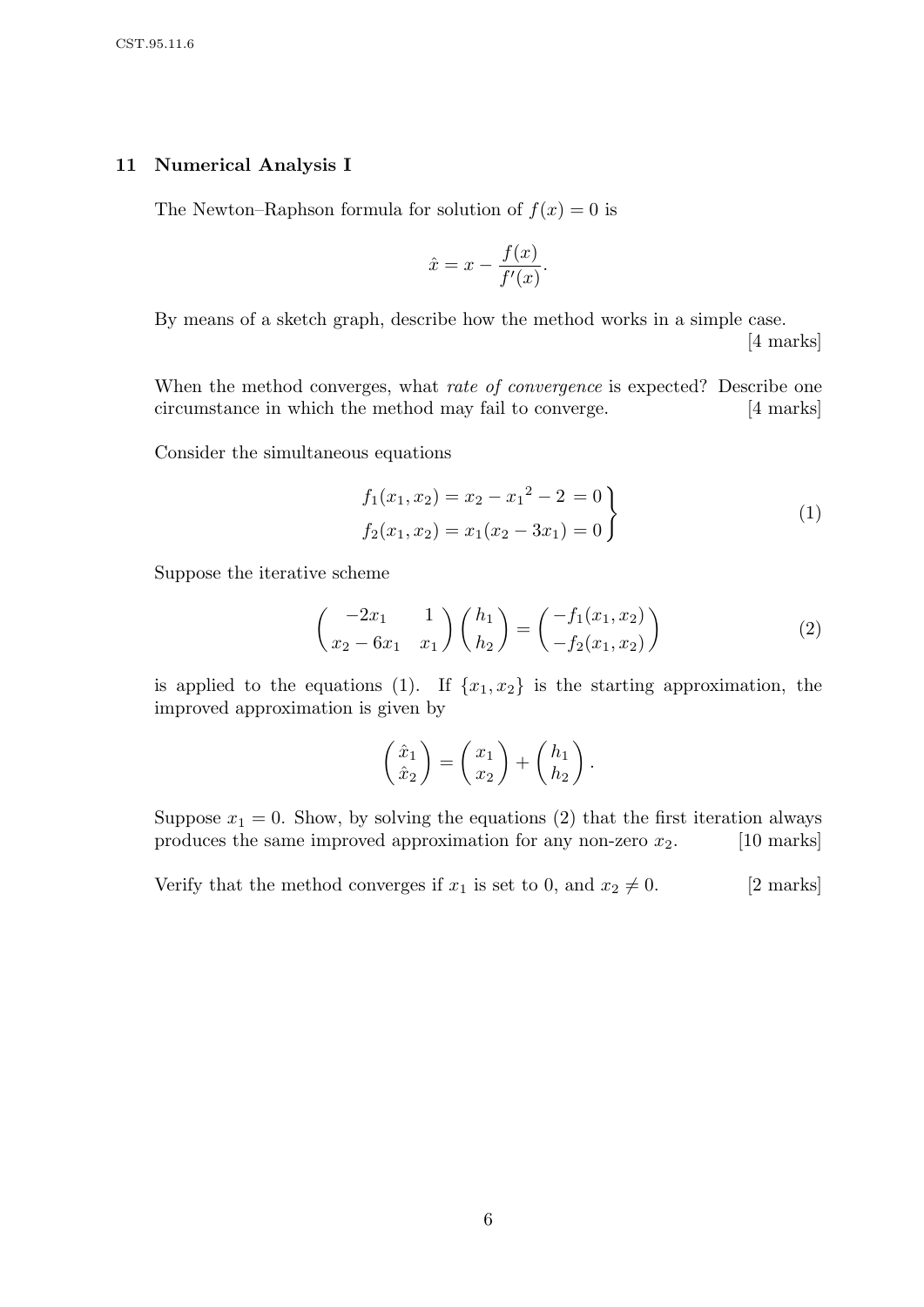#### 12 Digital Electronics

A sequential circuit has been designed which behaves slightly erratically. When switched on it produces on its three output wires one of the following patterns:

| 000              |           | 011              |           | 110              |
|------------------|-----------|------------------|-----------|------------------|
| $001 \leftarrow$ | <b>or</b> | $111 \leftarrow$ | <b>or</b> | $101 \leftarrow$ |
| 100              |           | 010              |           | 110              |
| 111              |           | 000              |           |                  |
| 010              |           | 001              |           |                  |
|                  |           |                  |           |                  |

The last pattern was not intended to arise, although the other two are acceptable. Deduce a possible circuit which exhibits this behaviour. [12 marks]

Propose a modification to your circuit which eliminates the third pattern.

[8 marks]